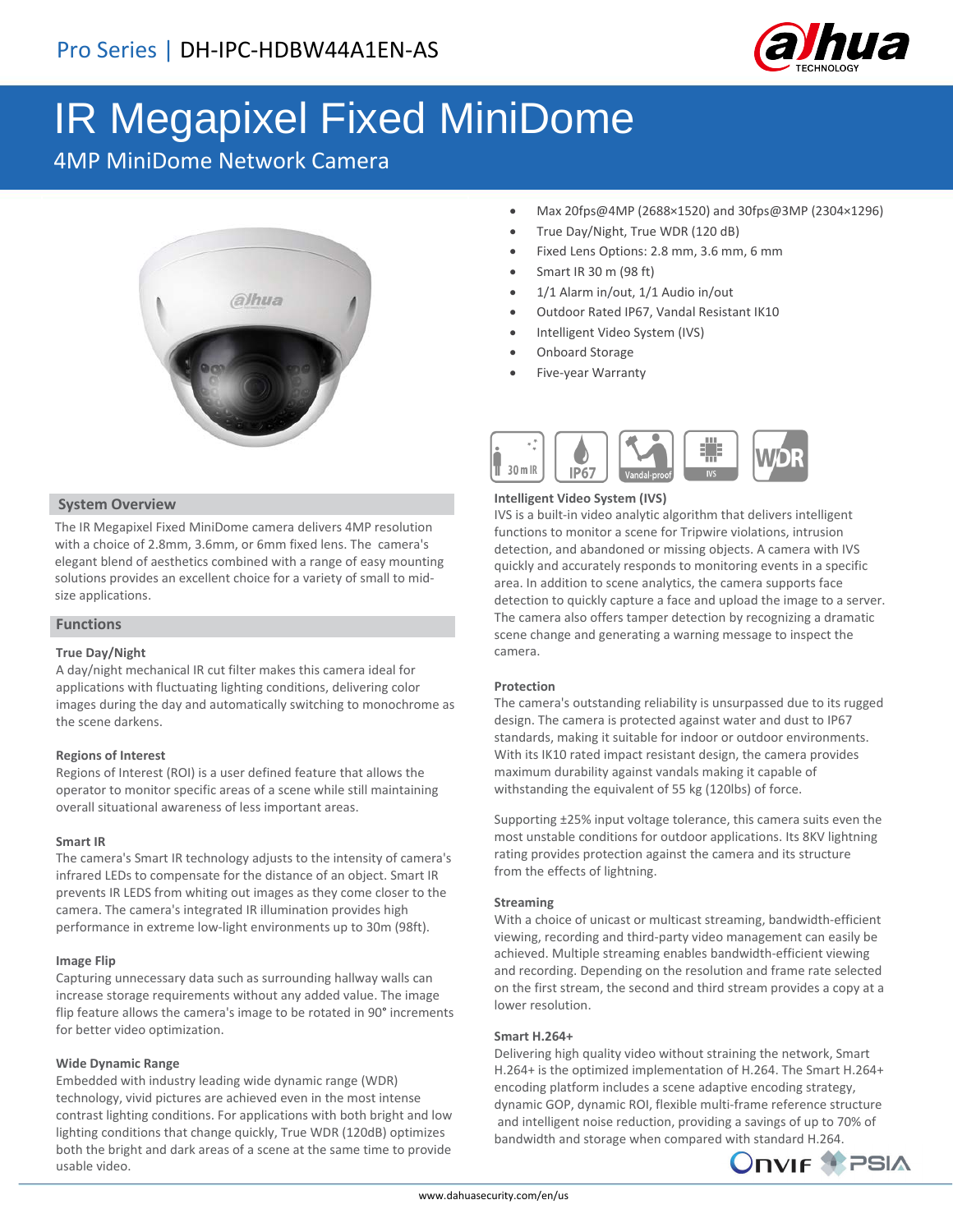# Pro Series | DH-IPC-HDBW44A1EN-AS

# **Technical Specification**

# **Camera**

| <b>Image Sensor</b>             | $1/3$ " CMOS                                                 |  |
|---------------------------------|--------------------------------------------------------------|--|
| <b>Effective Pixels</b>         | 2688(H) x 1520(V)                                            |  |
| ROM / RAM                       | 16MB / 256MB                                                 |  |
| <b>Scanning System</b>          | Progressive                                                  |  |
| <b>Electronic Shutter Speed</b> | $1/3(4) \approx 1/100,000s$                                  |  |
| <b>Minimum Illumination</b>     | Color: 0.01Lux@F2.0;<br>B/W: 0.001Lux@F2.0:<br>0 Lux (IR On) |  |
| S/N Ratio                       | More than 50dB                                               |  |
| <b>IR Distance</b>              | Distance Up to 30m (98ft)                                    |  |
| IR On/Off Control               | Auto/ Manual                                                 |  |
| <b>IR LEDS</b>                  | 74                                                           |  |

# **Lens**

| Lens Type            | Fixed                      |  |
|----------------------|----------------------------|--|
| <b>Mount Type</b>    | Board-in                   |  |
| <b>Focal Length</b>  | $2.8$ mm/ $3.6$ mm/ $6$ mm |  |
| <b>Max Aperture</b>  | F2.0/F2.0/F2.0             |  |
| <b>Angle of View</b> | H: 106°/83°/56°            |  |
| <b>Focus Control</b> | Fixed                      |  |

# **Pan/Tilt Range**

| Pan/Tilt Range | Pan: $0^\circ \approx 355^\circ$ ; Tilt: $0^\circ \approx 65^\circ$ , Rotation: $0^\circ \approx$<br>$355^\circ$ |  |
|----------------|------------------------------------------------------------------------------------------------------------------|--|
|                |                                                                                                                  |  |

# **Alarm and Audio**

| Alarm In/Out | 1/1 |
|--------------|-----|
| Audio In/Out | 1/1 |

| <b>Video</b>                   |                                                                                                                                                               |
|--------------------------------|---------------------------------------------------------------------------------------------------------------------------------------------------------------|
| Compression                    | Smart H.264+ / MJPEG                                                                                                                                          |
| <b>Streaming</b><br>Capability | 3 Streams                                                                                                                                                     |
| <b>Resolution</b>              | 4MP (2688×1520) / 3MP (2304×1296) / 1080p<br>(1920×1080) / 720p (1280×720) /D1 (704×576 /<br>704×480) / CIF (352×288 / 352×240)                               |
|                                | Main Stream 4MP (1~20fps), 3MP (1 ~ 30fps)                                                                                                                    |
|                                | Sub Stream 1 D1/CIF (1 $\approx$ 30fps)                                                                                                                       |
|                                | Sub Stream 2 720p (1 $\approx$ 20fps)                                                                                                                         |
| <b>Bit Rate Control</b>        | CBR / VBR                                                                                                                                                     |
| <b>Bit Rate</b>                | $H.264:32K \approx 8192Kbps$                                                                                                                                  |
| Day/Night                      | Auto (ICR) / Color / B/W                                                                                                                                      |
| <b>BLC Mode</b>                | BLC / HLC / WDR (120dB)                                                                                                                                       |
| <b>White Balance</b>           | Auto / Sunny / Night / Outdoor / Customized                                                                                                                   |
| <b>Gain Control</b>            | Auto / Manual                                                                                                                                                 |
| <b>Noise Reduction</b>         | 3D DNR                                                                                                                                                        |
| <b>Motion Detetion</b>         | Off / On (4 Zone, Rectangle)                                                                                                                                  |
| <b>Region of Interest</b>      | Off / On (4 Zone)                                                                                                                                             |
| <b>Smart IR</b>                | Support                                                                                                                                                       |
| <b>Digital Zoom</b>            | 16x                                                                                                                                                           |
| Flip                           | 0°/90°/180°/270°                                                                                                                                              |
| Mirror                         | Off / On                                                                                                                                                      |
| <b>Privacy Masking</b>         | Off / On (4 Area, Rectangle)                                                                                                                                  |
| <b>Network</b>                 |                                                                                                                                                               |
| <b>Ethernet</b>                | RJ-45 (10/100Base-T)                                                                                                                                          |
| Protocol                       | IPv4/IPv6, HTTP, HTTPS, SSL, TCP/IP, UDP, UPnP,<br>ICMP, IGMP, SNMP, RTSP, RTP, SMTP, NTP, DHCP,<br>DNS, PPPOE, DDNS, FTP, IP Filter, QoS, Bonjour,<br>802.1x |
| Interoperability               | ONVIF, PSIA, CGI                                                                                                                                              |
| <b>Streaming Method</b>        | Unicast / Multicast                                                                                                                                           |
| <b>Max. User Access</b>        | 20                                                                                                                                                            |
| <b>Edge Storage</b>            | NAS (Network Attached Storage), Local PC for<br>instant recording, 128GB                                                                                      |
| <b>Web Viewer</b>              | IE 10, Firefox, Safari                                                                                                                                        |
| Management<br>Software         | Smart PSS, DSS                                                                                                                                                |
| <b>Smart Phone</b>             | Android, los                                                                                                                                                  |